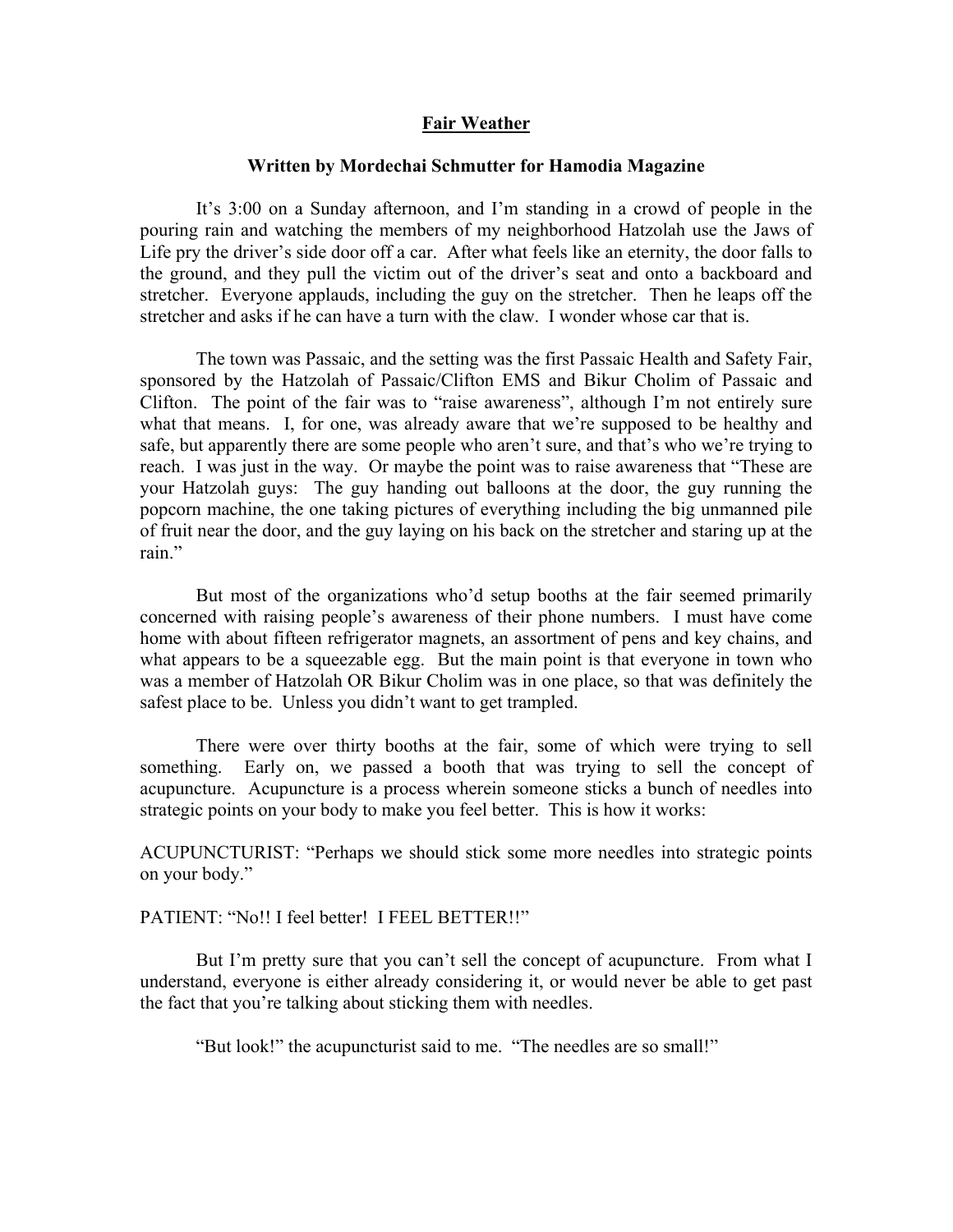Like that's supposed to make it better. That doesn't even work when I'm trying to get my son to eat his last bite of chicken.

 But although most of the booths were directed at adults, there was a lot for the kiddies to do too. This was good for people like me, who brought their kids along as a cheap Sunday outing and could not, say, get a massage at the massage therapist booth without having his kids wander off and knock over the baby-proofing booth. So I spent most of the time at the kiddie stations.

 For instance, the fire department had set up a booth that gave out fire hats. The guy must have brought about ten hats, total. Seriously, he ran out of them in the first ten minutes. No one had told him that little kids are into fire hats. But he did have plenty of educational coloring books that teach kids that if they're on fire, the best thing to do is to stop, drop and roll. Although nowhere in the book does it tell them not to light themselves on fire in the first place.

 In addition, Hatzolah themselves had set up a booth near the entrance, and when each child came in, he or she was given a balloon. This is a sound safety tactic, because when you can't find your child in a crowd, all you have to remember is that he had an orange balloon. Unless another kid also has an orange balloon. Also, when you're standing in line for popcorn surrounded by little kids, the balloons keep getting attracted to your face via the static in your hair. That's where the acupuncture booth would come in handy.

 There were also a whole bunch of safety demonstrations, such as Choking Intervention, Fitness Training, and Self-Defense. But we, of course, watched the magic show, which was performed by two guys name Donny and Zip, who wore colorful clothing and big floppy shoes, and who illustrated the need for safety by falling down a lot. (I think important safety lesson number 1 was not to wear big floppy shoes.) The kids found the show hilarious, except for the ones who were scared of the performers, or of the balloons, or of other kids crying. There was definitely a lot of crying going on, so I missed most of the plot, plus there were rows and rows of kids sitting near the stage, and each one had a balloon, which meant that directly above them, right in the typical adult line of vision, was about two hundred balloons. But I think at some point someone made a bird appear. Or disappear.

 Meanwhile, a large portion of the fair was going on outside, in the rain. For example, there were cops inspecting people's cars for seatbelt and car seat safety. I myself didn't sign up for that, because best case scenario I spend the entire time waiting in line with the engine running, and it costs me five dollars in gas to find out that my brand-new car seats are fine, and worst case scenario I would go through all of that and then get a ticket. Fairgoers could also tour a fire truck, a Hatzolah ambulance, and a police motorcycle, and Dr. Robert Grunstein was there with his "Dental Rescue Unit" made from a refurbished fire truck with a dentist chair in the back. (I understand he doesn't do dental work while the truck is in motion.)